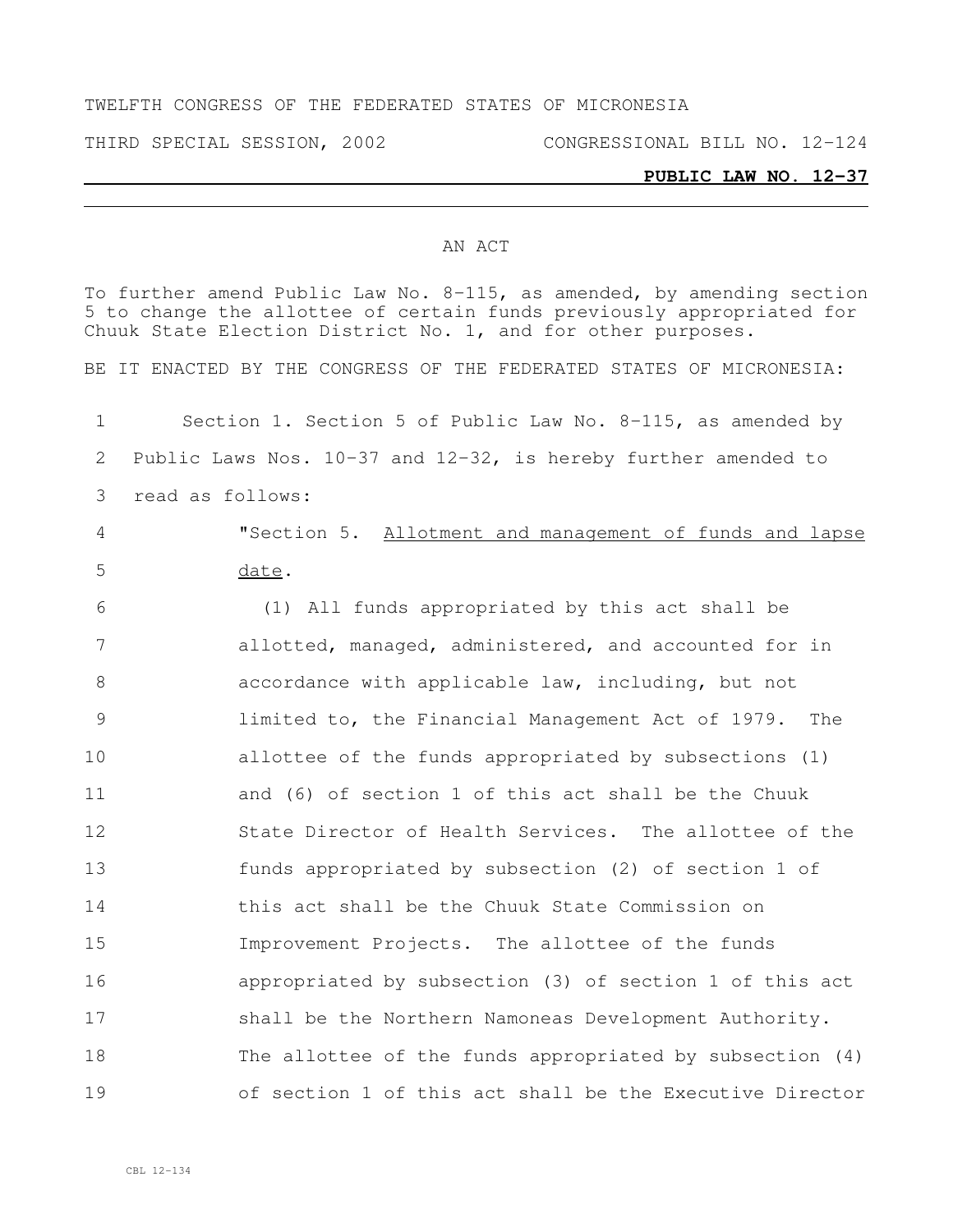# **PUBLIC LAW NO. 12-37**

| 1  | of the Mortlock Development Commission, or his designee. |
|----|----------------------------------------------------------|
| 2  | The allottee of the funds appropriated by subsection (5) |
| 3  | of section 1 of this act shall be the Pattiw Development |
| 4  | Authority. The allottee of the funds appropriated by     |
| 5  | section 2 of this act shall be the Governor of Kosrae or |
| 6  | his designee. The allottee of the funds appropriated by  |
| 7  | subsection (2) of section 3 of this act shall be the     |
| 8  | Pohnpei Transportation Authority. The allottee of all    |
| 9  | other funds appropriated by this act shall be the        |
| 10 | President of the Federated States of Micronesia or the   |
| 11 | President's designee, PROVIDED, that in the event of a   |
| 12 | designation by the President of another allottee of      |
| 13 | funds appropriated by subsection (1) of section 3 of     |
| 14 | this act, the President shall require that said designee |
| 15 | provide a separate accounting to ensure that said funds  |
| 16 | are used solely for financing improvements to the water  |
| 17 | supply system in Sokehs Municipality. The allottees      |
| 18 | shall be responsible for ensuring that these funds, or   |
| 19 | so much thereof as may be necessary, are used solely for |
| 20 | the purpose specified in this act, and that no           |
| 21 | obligations are incurred in excess of the sum            |
| 22 | appropriated.                                            |

 (2) Notwithstanding Public Law No. 9-040, the authority of the allottees to obligate funds appropriated by this act shall not lapse."

of 3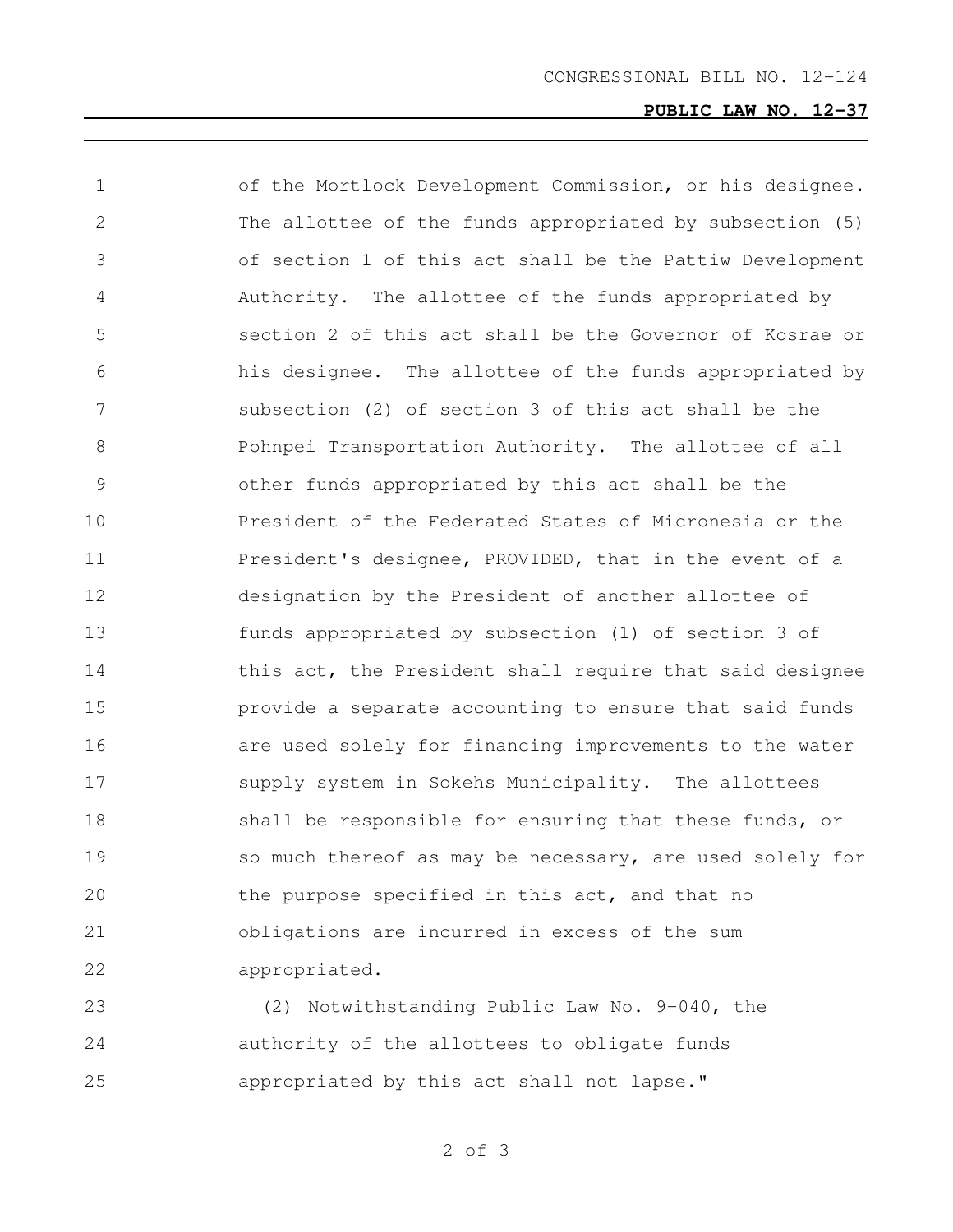# **PUBLIC LAW NO. 12-37**

 $\mathcal{L}^{\text{max}}_{\text{max}}$ 

| $\mathbf 1$    |                                                             |
|----------------|-------------------------------------------------------------|
| 2              | Section 2. This act shall become law upon approval by the   |
| 3              | President of the Federated States of Micronesia or upon its |
| $\overline{4}$ | becoming law without such approval.                         |
| 5              |                                                             |
| 6              |                                                             |
| $\overline{7}$ |                                                             |
| $8\,$          | July 19 (2002)                                              |
| $\mathcal{G}$  |                                                             |
| $10$           |                                                             |
| 11             |                                                             |
| 12             |                                                             |
| 13             | /s/ Redley Killion for<br>Leo A. Falcam                     |
| 14             | President<br>Federated States of Micronesia                 |
| 15             |                                                             |
| 16             |                                                             |
| 17             |                                                             |
| 18             |                                                             |
| 19             |                                                             |
| 20             |                                                             |
| 21             |                                                             |
| 22             |                                                             |
| 23             |                                                             |
| 24             |                                                             |
| 25             |                                                             |